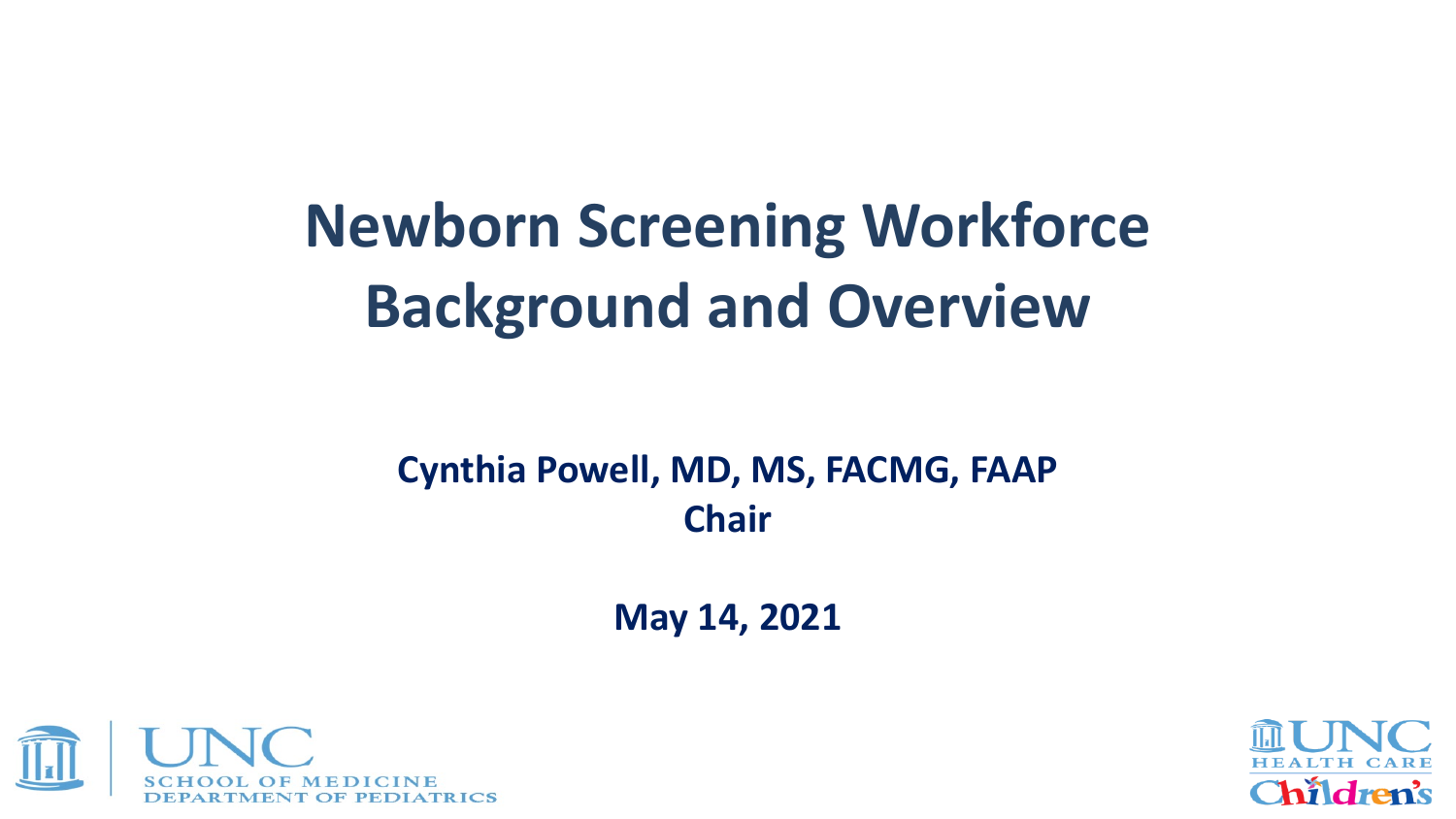### **Newborn Screening Workforce**

- **Many experts and professionals comprise the NBS workforce:**
	- Hospital staff
	- Genetics
	- Primary Care
	- Medical Specialties
	- Public Health—laboratory and follow-up
- **Today's focus:**
	- Genetics providers: Medical Geneticists and Genetic Counselors
	- Other specialty providers that serve a crucial role in NBS: Neurology
	- Advanced Practice Provider Model: Sickle Cell Disease
- **Future Conversations**
	- Public Health
	- Metabolic Dietitians
	- Audiologists
	- Other critical specialties



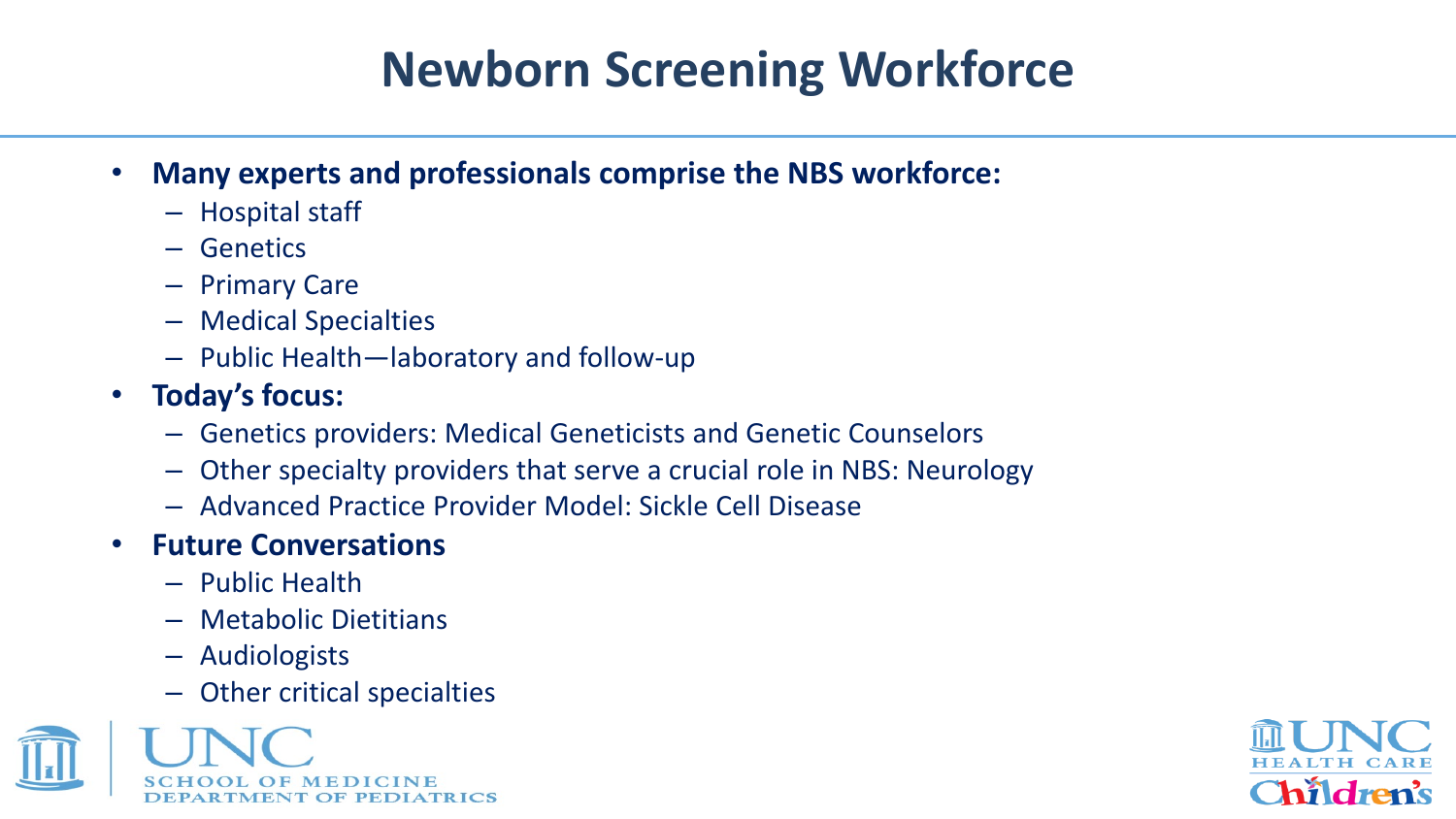#### **2020 Government Accountability Office Report**

- Rep. Herrera-Beutler (R-WA) requested the Government Accountability Office (GAO) conduct a Medical Genetics Workforce study in 2019 HHS Labor appropriations bill
- The American College of Medical Genetics and Genomics and the American Board of Medical Genetics and Genomics partnered to survey the field of board-certified/eligible geneticists in the United States to provide information and data to the GAO
- The National Society of Genetic Counselors and The American Board of Genetic Counseling provided data and information to the GAO
- The GAO interviewed officials from HRSA, NIH, and BLS
- GAO interviewed 2 of the 7 HRSA-supported Regional Genetics Networks



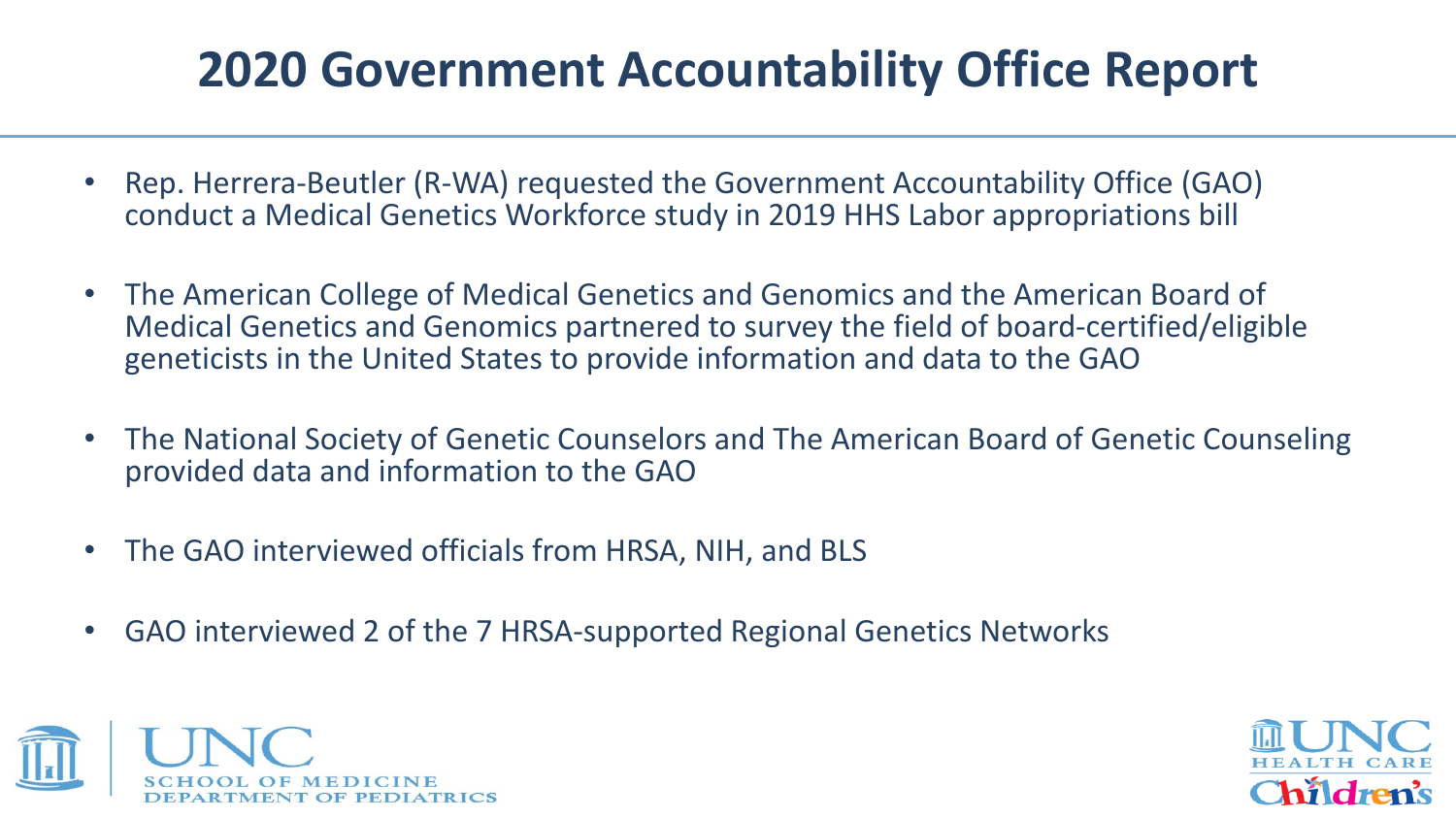#### **GAO Report Findings**

- There is an average of 7 genetic counselors per 500,000 (2019); and 2 medical geneticists per 500,000 (2020) in the United States<sup>1</sup>.
	- The numbers of genetic counselors and medical geneticists have grown from 2009-2019 and are projected to continue growing:

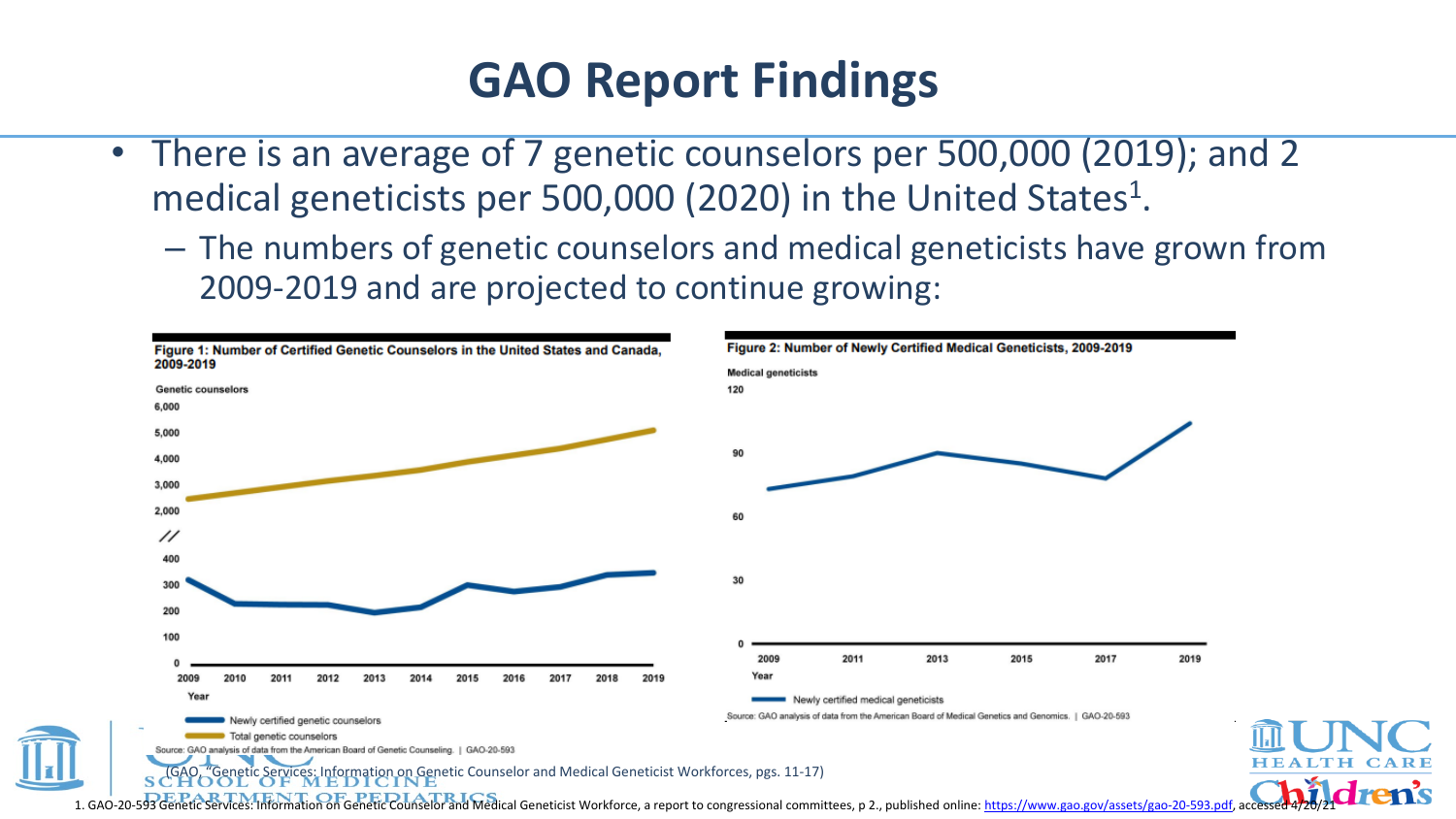# **GAO Report Findings (2)**

• The numbers of genetic counselors and medical geneticists vary widely across states.

• Genetic counselors and medical geneticists primarily practice in hospital settings.

• Full report available: <https://www.gao.gov/assets/gao-20-593.pdf>